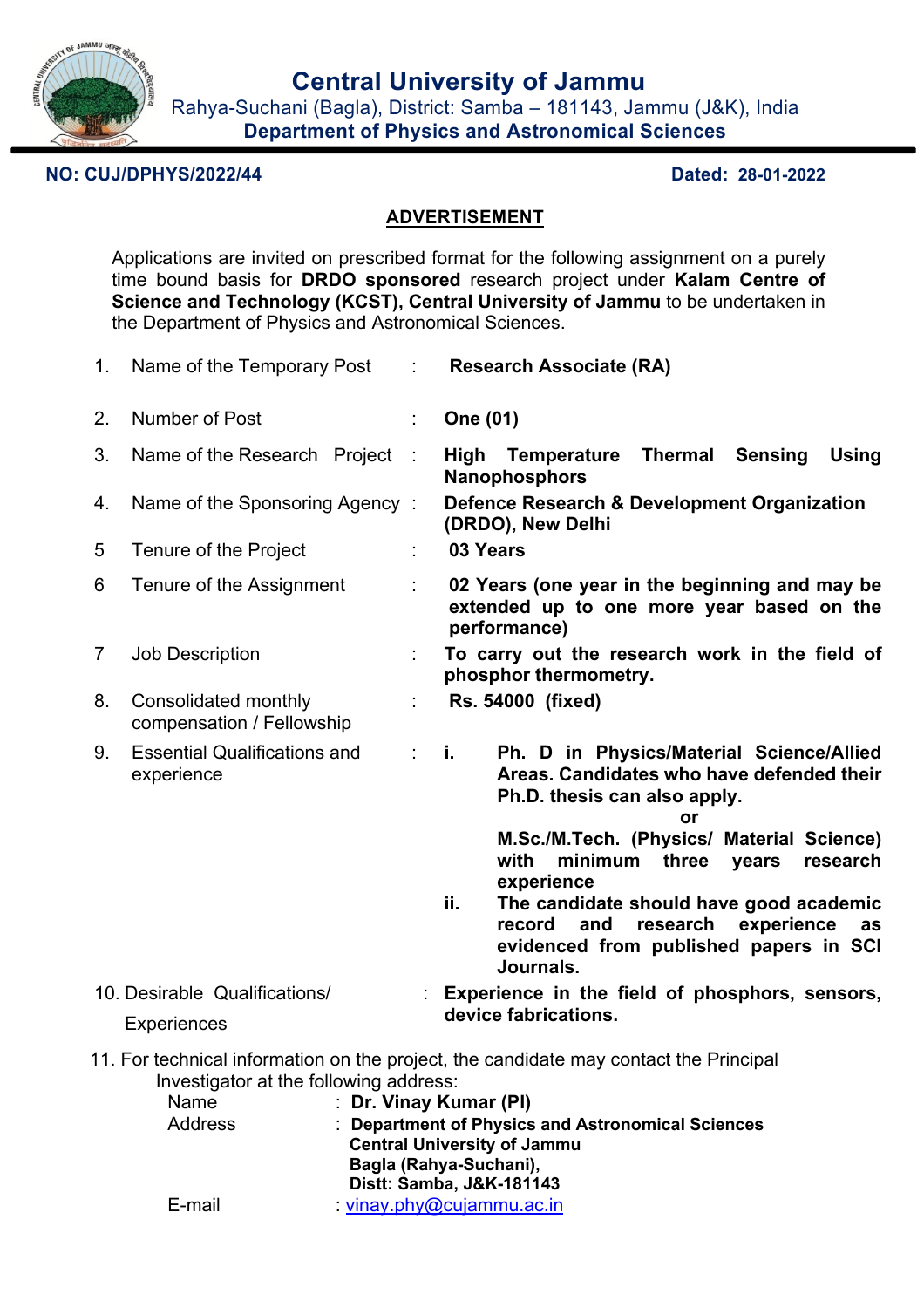Eligible candidates may send their application in the prescribed format (given below) containing cover letter, detailed CV with recent photograph. Application should reach to Dr. Vinay Kumar either as hard copy or by email to vinay.phy@cujammu.ac.in on or before Feb 15th, 2022.

Shortlisted candidates will be called for interview; no TA/DA will be paid for attending the same. The candidate selected will be required to join as early as possible.

Sd/-

Dr. Vinay Kumar (PI) **Associate Professor Department of Physics and Astronomical Sciences Central University of Jammu** Bagla (Rahya-Suchani), Distt: Samba, J&K-181143

Copy to: 1) All Heads of the Departments.

- 2) ICT Cell, to upload on the University website 3) Project Cell
- 

For Application format, please see Page 3-4 below